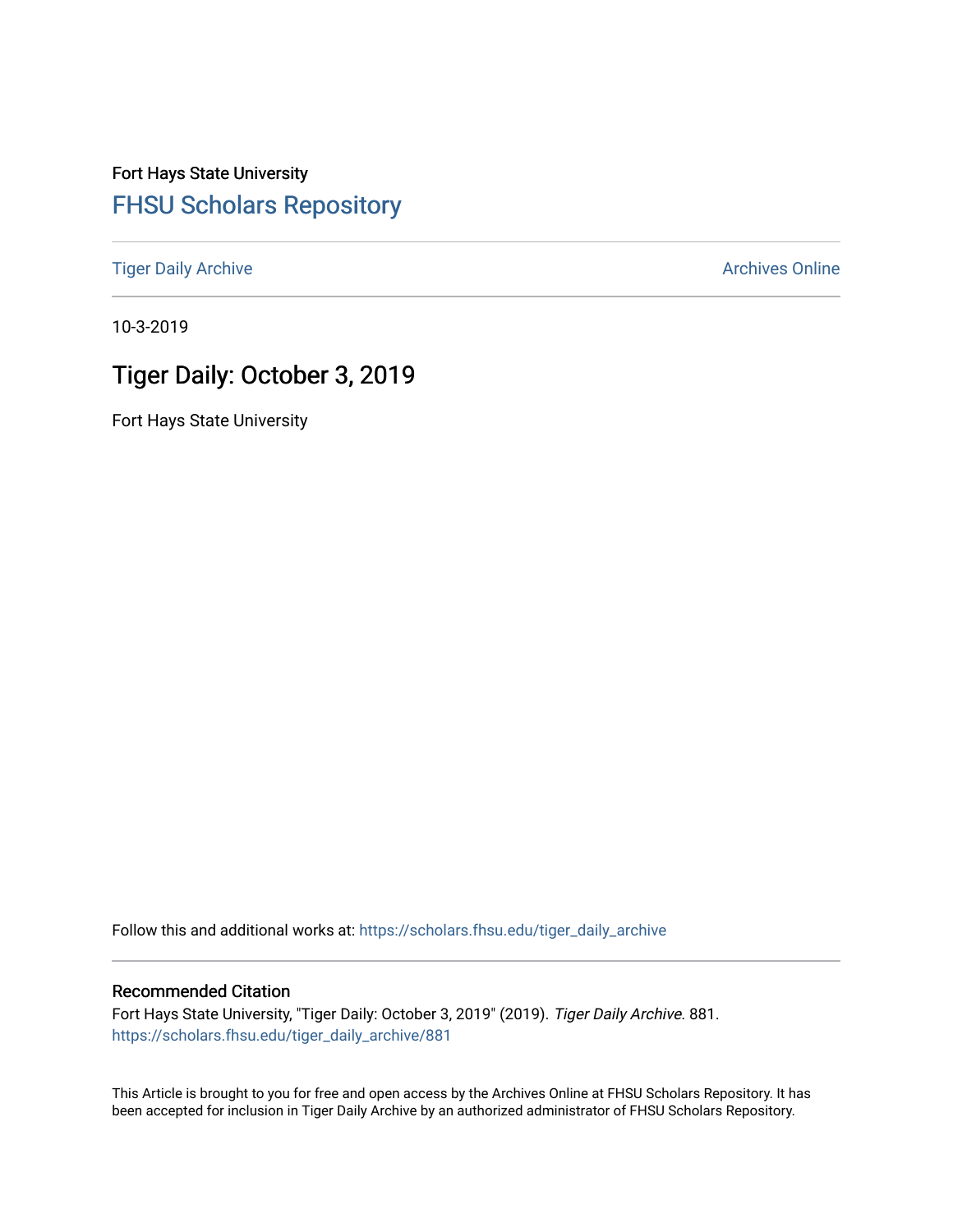## **Tiger Daily [October 3, 2019]**

## Tiger Daily

Thu 10/3/2019 11:33 AM

**To:** Tiger Daily <TigerDaily@fhsu.edu>



#### **ANNOUNCEMENTS**

- **Calendar: Upcoming Professional Development [Opportunities](#page-2-0)**
- **Safe Zone [Trainings](#page-2-1)**
- **FHSU Tiger Tot Alumni [Homecoming](#page-2-2) Float**
- **Student [Government](#page-3-0) Association Election Forums**
- **[Makerspace](#page-3-1) Materials Need**
- **[Novels](#page-3-2) for Hope**
- **[Homecoming](#page-3-3) 2019 "Unleash the Tigers"**
- **Tiger [Athletics](#page-4-0) Hall of Fame Class of 2019**
- **Phi Kappa Phi Excellence in [Innovation](#page-4-1) Award**
- **Winners of the FY20 [Undergraduate](#page-4-2) Research Experience (URE) Grant Announced**
- **New Topics Class – Political [Reporting](#page-4-3)**
- **Faculty and Staff Exchange Opportunities in Xi'an and Lanzhou, China - Summer 2020**
- **Ribbon Cuttings – [Homecoming](#page-5-0) Week**
- **Video Recordings Available from TILTed Tech [Mini-Conference:](#page-5-1) Accessibility and Bb Ally**
- **Undergraduate [Research/Scholarly](#page-6-0) Activities Recruitment Event**

#### **EVENTS**

#### **THIS WEEK/WEEKEND**

- **Table for Red Flag [Campaign](#page-6-1) – TODAY; 11:00am to 1:00pm**
- **STEPS to Success [Wellness](#page-6-2) Program: Lunch & Learn – TODAY; 12:00pm**
- **[Sustainability](#page-6-3) Task Force Meeting – TODAY; 3:00pm**
- **Paris to [Pittsburgh](#page-6-4) Film and Forum – TODAY; 7:00pm**
- **Encore Series [Presents](#page-7-0) – Reza: The Edge of Illusion – TODAY; 7:30pm**
- **FHSU [Homecoming](#page-7-1) Chamber Chat – TOMORROW; 9:00am**
- **FHSU [Department](#page-7-2) of Music and Theater Presents: The Drowsy Chaperone – Dates and times below**
- **Walk to End [Alzheimer's](#page-7-3) – October 5; 9:00am to 10:00am**

#### **FUTURE EVENTS**

- **[Space](#page-8-0) Week 2019 – October 7-10; Times Listed below**
- **A Plant Hike: Wild Foods and [Medicinal](#page-8-1) Plants Around the Cheyenne Bottoms Area – October 6; 2:00pm**
- **U.S. Air Force ["Falconaires"](#page-8-2) Jazz Ensemble Concert - October 7; 7:00pm**
- **Times Talk: Stigma of [Mental](#page-8-3) Illness – October 9; 12:30 to 1:30pm**
- **World [Mental](#page-9-0) Health Day – October 10; 12:00pm to 1:30 pm**
- **Allied Health Department, Human Health & [Performance](#page-9-1) Department Alumni Award Winner Reception – October 10; 2:30pm to 3:30pm**
- **Economics, Finance, and Accounting [Department](#page-11-0) Reception for Alumni Award Recipients – October 10; 3:00 to 4:00pm**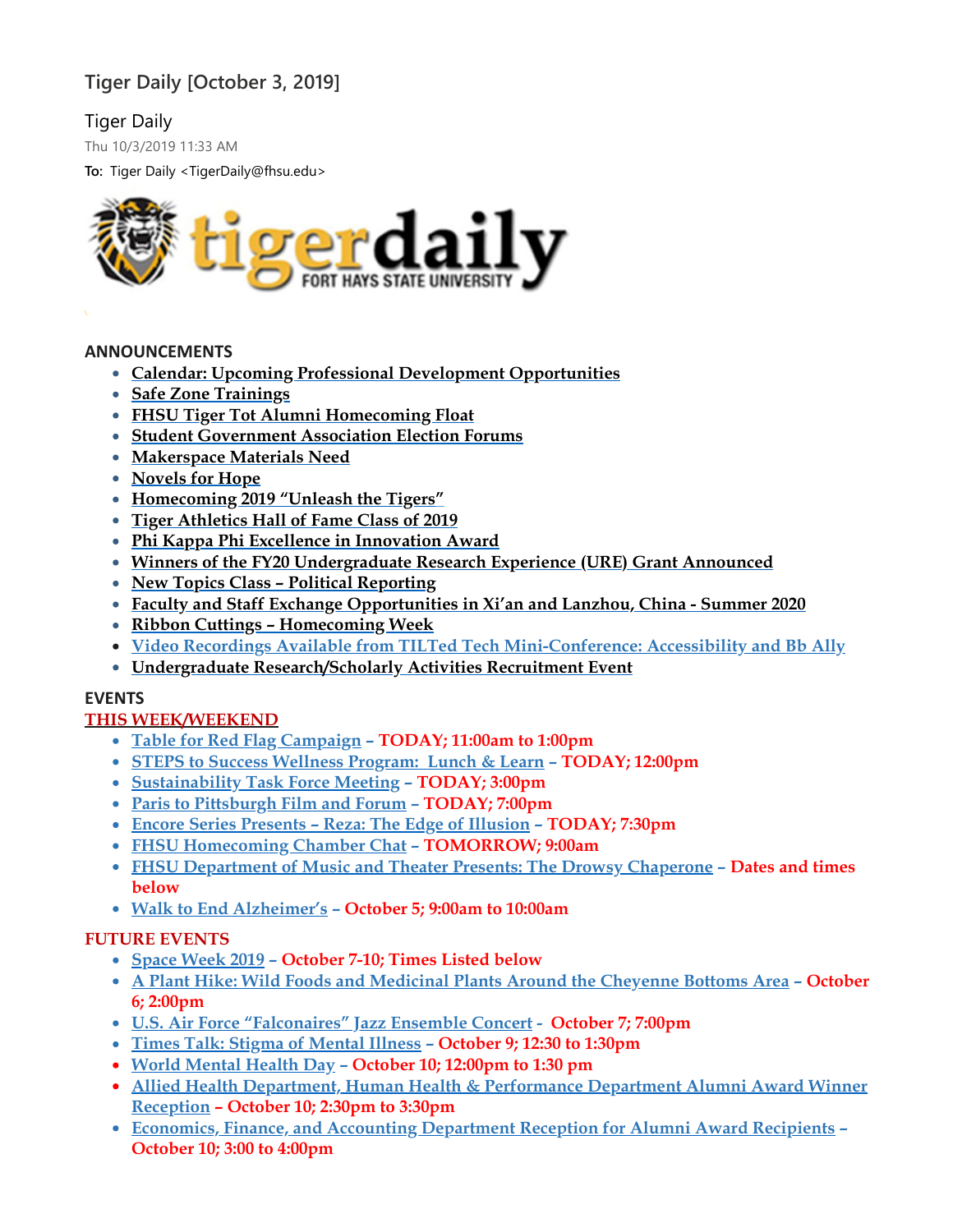- **Leadership Studies Alumni [Distinguished](#page-12-0) Service Award Reception – October 10; 3:00 to 4:00pm**
- **Political Science Alumni Award Winners [Reception](#page-11-1) – October 10; 4:00pm to 5:00pm**
- **Forsyth Library During [Homecoming](#page-12-1) 2019 – October 11-12; Times listed below**
- **College of Education [Homecoming](#page-12-2) Reunion – October 11-12; Times listed below**
- **Rural & [Independent](#page-9-2) Innovator Conference – October 15; 8:00am to 4:30pm**
- **Table for Bystander [Awareness](#page-9-3) – October 15; 11:00am to 1:00pm**
- **Times Talk: Voter [Suppression](#page-9-4) – October 16; 12:30pm to 1:30pm**
- **MDC Workshop – [Maintaining](#page-13-0) a Healthy & Safe Work Place – October 17; 8:30am to 12:00pm**
- **[Run/Walk](#page-13-1) to Help Children Talk 5k Event – October 19; 8:15am**
- **SWIPE Out [Hunger](#page-10-0) – October 19; 10:00am to 12:00pm**
- **Free [Speech](#page-10-1) Week – October 21 through 23; 11:30am to 1:00pm**
- **Women [Entrepreneurship](#page-11-2) Week: Panel Discussion – October 22; 12:00pm to 1:15pm**
- **Times Talk: Free [Speech](#page-10-2) – October 22; 12:00 to 1:00pm**
- **WKHRMA October Seminar – 10 [Complimentary](#page-11-3) Spots Available! – October 23; 8:30am to 3:00pm**
- **Student Town Hall [Meeting](#page-11-4) – October 24; 5:00pm to 6:00pm**
- **United [Nations](#page-10-3) Day – October 24; 12:00pm to 1:30pm**
- **[Red Flag Awareness Walk](#page-10-4) October 24; 4:00pm to 5:00pm**
- **MDC Workshop – Mobile [Photography](#page-13-2) – October 25; 8:30am to 12:00pm**
- **MDC Workshop – Instagram [Marketing](#page-14-0) – October 25; 1:00pm to 4:30pm**

## **STUDENT ABSENCES**

<span id="page-2-0"></span>**NACA Central Region [Conference](#page-14-1)**

## **ANNOUNCEMENTS**

## **Calendar: Upcoming Professional Development Opportunities**

Check out upcoming professional development opportunities! The TILT TigerLearn event calendar is your go-to for professional development at FHSU! Check it out here: [http://tigerlearn.fhsu.edu/events/.](http://tigerlearn.fhsu.edu/events/)

To provide faculty and staff with one easy place to see all professional development at FHSU, we're happy to include your event on the TigerLearn calendar. We can include links to your registration site, contact persons for questions, etc. Just contact [TILT-FacultyDev@fhsu.edu,](mailto:TILT-FacultyDev@fhsu.edu) and we'll add your event right away!

## <span id="page-2-1"></span>**Safe Zone Trainings**

To honor LGBTQ+ History month, we will begin to offer Safe Zone trainings during the month of October. There are a variety of dates and times that you can attend a training. Each date has a maximum capacity of 20 participants for the two hour training. Depending on interest, there may be more dates and times added. To sign up, please visit Tigerlink at <https://tigerlink.fhsu.edu/submitter/form/start/344353>

For questions please contact Tina Wolbert, thwolbert@fhsu.edu

## <span id="page-2-2"></span>**Attention all FHSU Tiger Tot Alumni**

Tiger Tots Director, Sara Stroup and lead teacher, Penny McGinnis are looking for Tiger Tot Alumni to take part in their FHSU Homecoming Float! See the detailed information below and spread the word so we can see our Tiger Tot alumni from 1981 to recent, on October 12th! We hope to see everyone there!

If you or your child are alumni of FHSU Tiger Tots, you are invited to UNLEASH THE TIGERS!  $\blacksquare$  Please come to the first-ever FHSU Tiger Tots Homecoming Reunion on October 12th!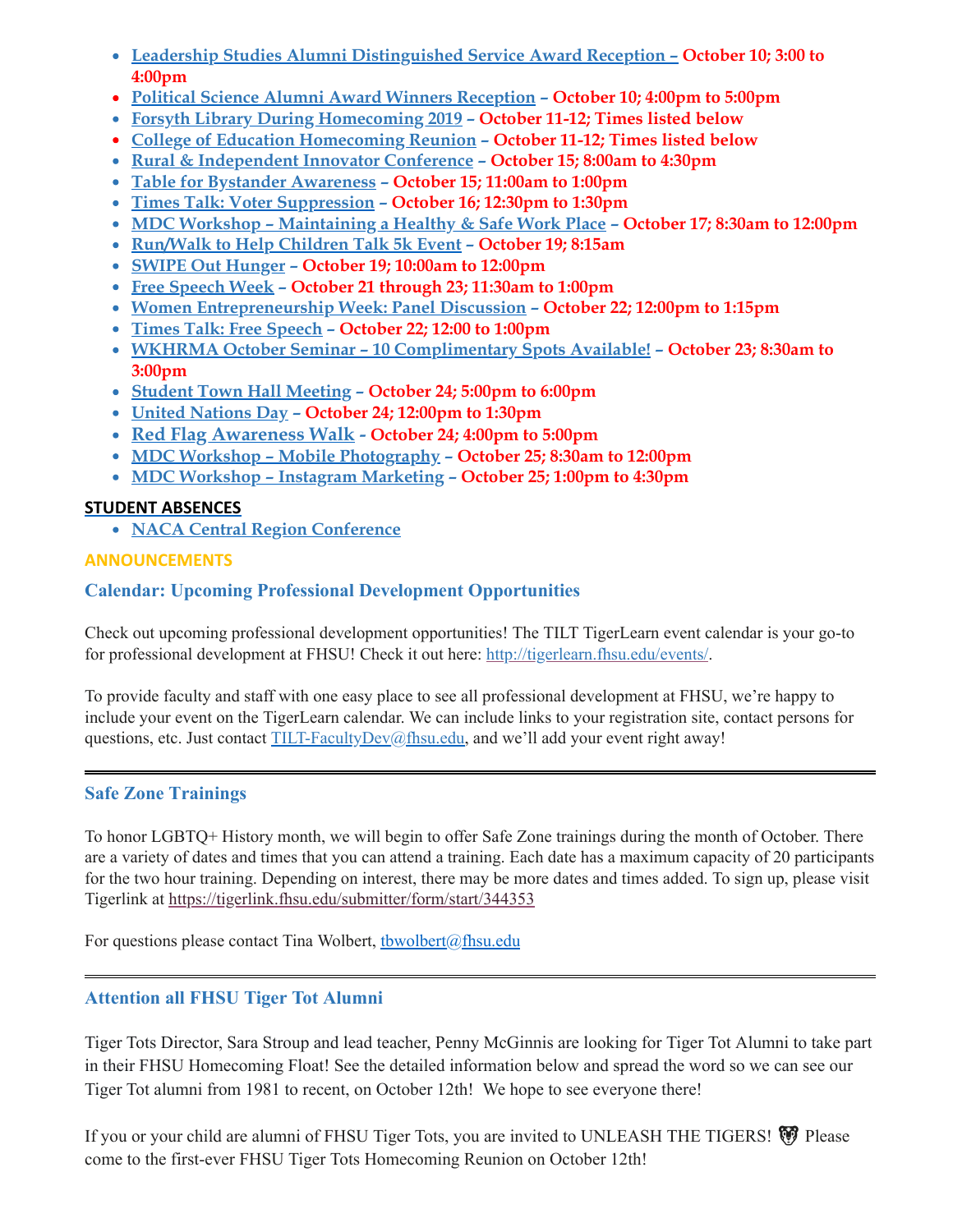We hope to see all past and present Tiger Tot children, families, interns, student teachers, and staff near and far come back for this reunion! Tiger Tots will be open that morning if anyone would like to visit the present classroom. We will be riding a float in the Homecoming Parade. All children ages 16 and under must be accompanied by an adult.

The parade starts at 11:00 AM on Saturday, October 12th and more information will be given for the time of line-up, as we gain that information. Please share this message to your Facebook page to help us spread the word!

If you are going to be able to join us, please RSVP on the feed below. We want to get an approximate count for cookies and punch to be served that morning during our time at the classroom, prior to the parade!

#### <span id="page-3-0"></span>**Student Government Association Election Forums**

Join the Student Government Association for two local election forums in preparation for the 2019 local elections in Hays! This event is held in partnership with the Department of Political Science, the Docking Institute of Public Affairs, Tiger Media Network, the American Democracy Project, and the Hays Area Chamber of Commerce. On October 15<sup>th</sup>, we will host a forum for candidates running for USD 489 School Board from 6:30-8:00 in the Beach-Schmidt Auditorium. On October 22<sup>nd</sup>, we will host a forum for candidates running for the Hays City Commission from 6:30-8:00 in the Beach-Schmidt Auditorium. Refreshments will be provided at the event and audience members will be able to ask candidates questions, both written and verbally. Community members are welcome. If you have any questions, please contact [kcwisley.se@fhsu.edu](mailto:kcwisley.se@fhsu.edu).

#### <span id="page-3-1"></span>**Makerspace Materials Need**

Makerspace is needing CLEAN empty gallon-sized plastic jugs! Please drop off at Forsyth Library downstairs in Makerspace 060 or email or call GG Launchbaugh for pick up: [gglaunchbaugh@fhsu.edu](mailto:gglaunchbaugh@fhsu.edu) 785-628-4538.

#### <span id="page-3-2"></span>**Novels 4 Hope**

*Diversity Book Club*, is a dynamic book club bringing students, faculty, and staff together to explore current social justice issues & diversity topics. Student Engagement will host the club in reading four books throughout the year. The book selection is a mixture of fiction & non-fiction literature to appeal to a variety of demographics. Our purpose for Novels 4 Hope is to keep conversation continuous on campus among students, faculty & staff on issues of race, religion, ethnicity, sexuality and gender.

Our first Novels for Hope book is: Sissy by Jacob Tobia. The sign-up for the first novel ends THIS FRIDAY. To sign up you can access the following link: <https://tigerlink.fhsu.edu/submitter/form/start/339261>

#### <span id="page-3-3"></span>**Homecoming 2019 "Unleash the Tigers"**

Join us for Homecoming 2019 "Unleash the Tigers!" Open to all FHSU alumni, friends, faculty, students, and staff…there's something for everyone during this exciting weekend. Enjoy a wide variety of events, including lunch with head football coach Chris Brown, Tiger bonfire and pep rally, Oktoberfest, alumni awards reception and banquet, Tiger 5K run/walk, parade down Main Street and the FHSU vs. Emporia State University football game.

Advance registration is required for many of the events. Paid alumni members (Silver, Gold, Diamond, Platinum) are eligible for special discounted pricing. *\*Registration deadline is Thursday, October 3, 2019\**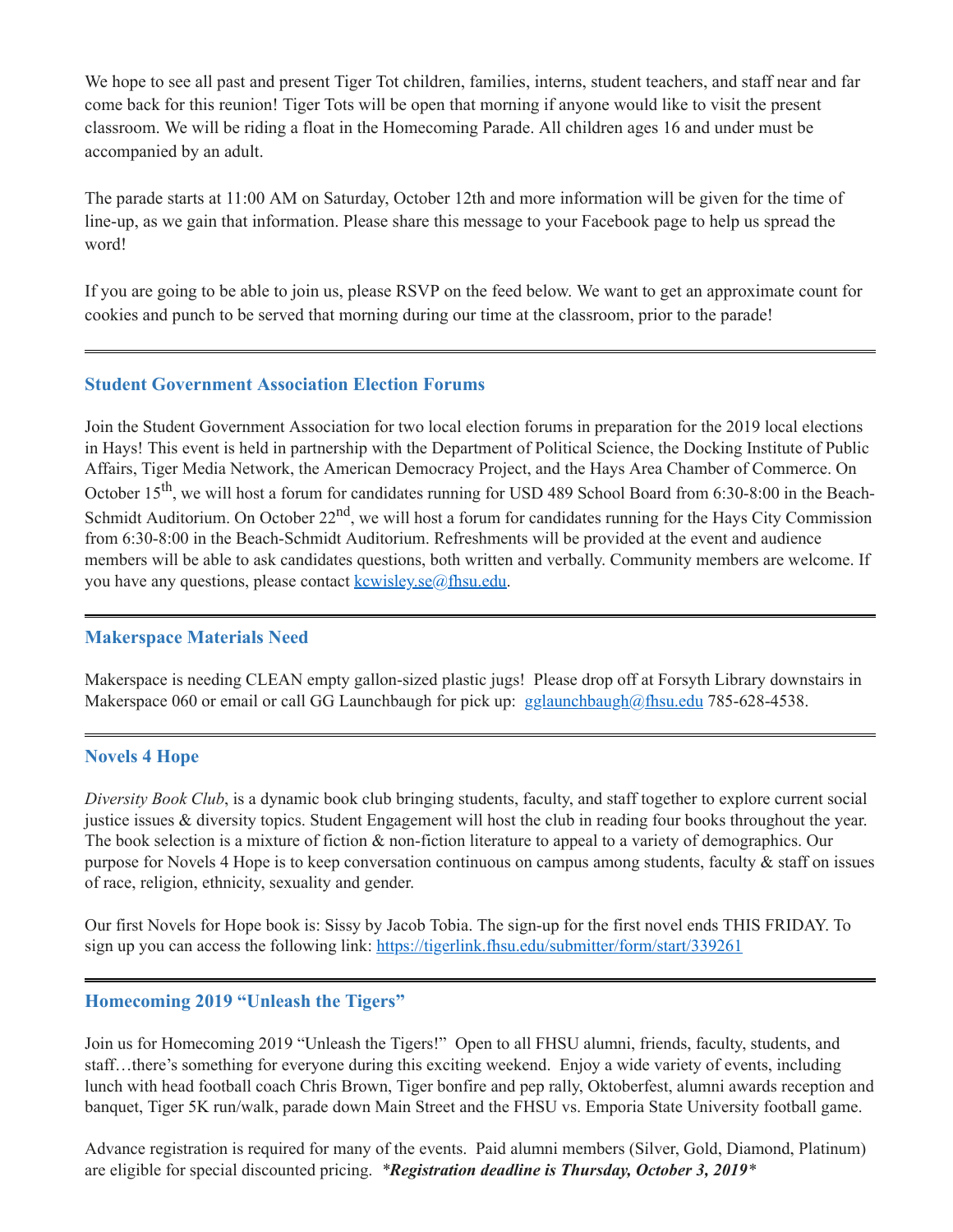To see a full list of activities and to register, visit [www.goforthaysstate.com/homecoming2019.](http://www.goforthaysstate.com/homecoming2019) Questions? Call the FHSU Alumni Association 628-4430 or email [alumni@fhsu.edu](mailto:alumni@fhsu.edu)

#### <span id="page-4-0"></span>**Tiger Athletics Hall of Fame**

Fort Hays State Athletics will welcome seven new members into the Tiger Sports Hall of Fame on Saturday, October 26, 2019. The inductees include Marvin Andrews (men's basketball), Kent Bauer (men's track and field), Chris (Biser) Drea (women's basketball), Bill Hall (baseball), Jack Harms (men's cross country/track and field), *[Maddie](https://fhsuathletics.com/roster.aspx?rp_id=703) Holub* (softball), and Kelly (Skidmore) Gunning (volleyball). The induction ceremony will take place the morning of October 26 at the Memorial Union Ballroom on the campus of Fort Hays State University at 9:30 am. The inductees will be recognized at halftime of the football game vs. Nebraska-Kearney at 2:00 pm.

#### <span id="page-4-1"></span>**Phi Kappa Phi Excellence in Innovation Award**

#### *Phi Kappa Phi- \$100,000 Excellence in Innovation Award*

The collegiate honor society, Phi Kappa Phi, is now accepting submissions for its 2020 Phi Kappa Phi Excellence in Innovation Award. The recipient institution will receive \$100,000 in tangible recognition. The winner will be determined based on institutions' best practices in response to the changes facing higher education in the twenty-first century. This is a great opportunity to showcase Fort Hays State University's stand on- issues of affordability, access, diversity, retention, new technology, etc.

If you are interested please visit [https://www.phikappaphi.org/grants-awards/institutions/excellence-in](https://www.phikappaphi.org/grants-awards/institutions/excellence-in-innovation#.XY0FBlVKiUk)innovation#.XY0FBlVKiUk to learn about the award criteria, eligibility and application timeline for the 2020 \$100,000 Excellence in Innovation Award.

#### <span id="page-4-2"></span>**Winners of the FY20 Undergraduate Research Experience (URE) Grants Announced**

Congratulations to the FY20 URE Grant Awardees! This year's competition was extremely competitive with 19 applications received requesting over \$75,000 in funding! To see the list of awardees and project titles please visit [https://www.fhsu.edu/academic/gradschl/ure/URE-Grant-Awardees/index.](https://www.fhsu.edu/academic/gradschl/ure/URE-Grant-Awardees/index)

#### <span id="page-4-3"></span>**New Topics Class – Political Reporting**

#### INF 322 B: Political Reporting

To gear up for the election of 2020 and beyond, a topics course focused on media politics and political reporting will be offered by the Informatics Department, Spring 2020. The course will explore topics, such as:

- How to report on local races for school boards, city councils or county offices.
- The role of political journalism in civic affairs.
- Journalists' role as watchdogs over campaigns and candidates. Can they ensure honest coverage of issues not just provide daily "spin"?
- Social media's influence in campaigns and policy development.
- How biases and assumptions can undermine integrity in political reporting.

For additional information about the course, please contact Dawne Leiker at [dpleiker@fhsu.edu.](mailto:dpleiker@fhsu.edu)

## **Faculty and Staff Exchange Opportunities in XI'an and Lanzhou, China Summer 2020**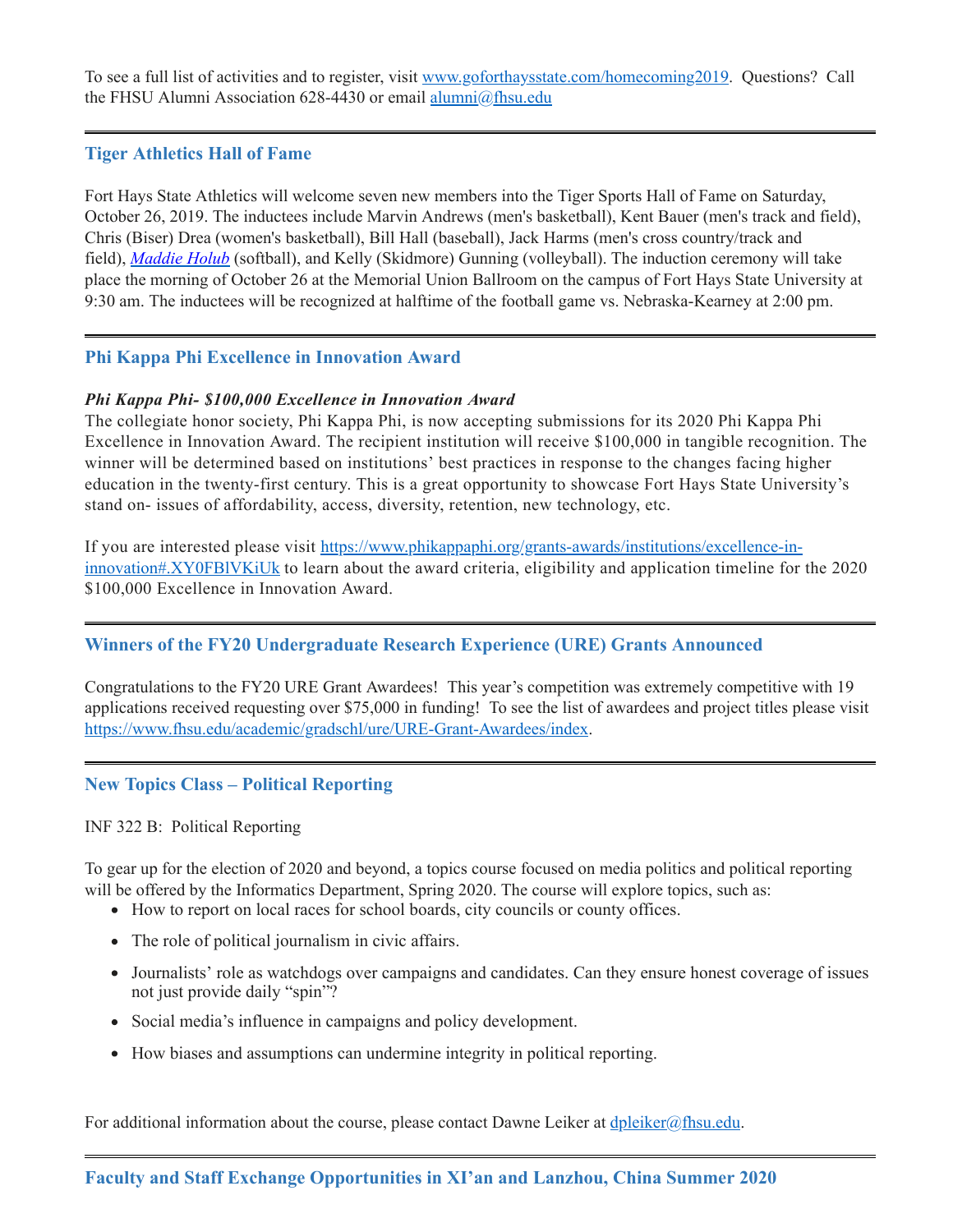Northwest University of Political Science and Law (NWUPL), located in Xi'an, China, and Northwest Minzu University (NWMU), located in Lanzhou, China, have faculty and staff exchange partnerships with FHSU.

Both universities send faculty scholars to FHSU during the Spring semester and, in exchange, FHSU is invited to send 10 faculty or staff for about 2 weeks to each of the universities.

1. For NWUPL, FHSU has chosen the dates of May 18-31.

FHSU will provide for international airfare, single-occupancy hotel (Xi'an Ji Yuan International Hotel) immediately across the street from the NWUPL campus, and the cost of a China tourist visa. NWUPL will provide meals or stipends for meals, local transportation and entrance tickets for sightseeing. Terracotta Soldiers, Wild Goose Pagoda, and Shaanxi Museum are just a few of the cultural experiences faculty may enjoy. FHSU faculty and staff are responsible for delivering at least one presentation during the visit.

2. For NWMU, FHSU has chosen the dates of May 18-31 for Group 1 and May 23-June 7 for Group 2.

NWMU will provide for international airfare, lodging, meals, and local transportation. FHSU will provide for the cost of a China tourist visa. FHSU faculty and staff are responsible for delivering at least one presentation during the visit.

If you are possibly interested in applying for any of these 2-week educational and cultural experiences in Xi'an or Lanzhou, please attend one of two introductory meetings: **October 8 from noon-1:00 PM** (a light lunch will be available) **OR October 14 from 3:30-4:30 PM**. Both will be held in the **Field Conference Room of Sheridan Hall**. The deadline for applications is October 31. Both NWUPL and NWMU will select 10 participants for each university. Once announced, FHSU's Office of Global Partnerships will hold additional meetings to assist with your preparation and travel. For more information please email  $\overline{\text{mmeier}}(\alpha)$  fhsu.edu or visit <https://www.fhsu.edu/globalpartnerships/resources>

#### <span id="page-5-0"></span>**Ribbon Cuttings – Homecoming Week**

Please join us the week of Homecoming for these two events:

Kansas Army National Guard – Campus Office Ribbon Cutting October 8, 1:00 pm – Memorial Union, Sunset Atrium Learn more about this new partnership and how it benefits students.

Center for Art and Design Ribbon Cutting October 11, 9:00 am Tour the new building and learn more about the wall of masks, a large donation made to the university.

We hope to see you there. For more information, contact Janette Meis, Office of the President at  $\frac{1}{1}$  meis $\omega$ fhsu.edu

<span id="page-5-1"></span>**Video Recordings Available from TILTed Tech Mini-Conference: Accessibility and Bb Ally**

#### Video Link: **<http://bit.ly/TILTedSept30>**

Did you miss the TILTed Tech Mini-Conference on Monday, September 30<sup>th</sup> about Accessibility and Blackboard Ally? Learn about how to make your course content accessible for all students with Bb Ally and other tools using the video link above.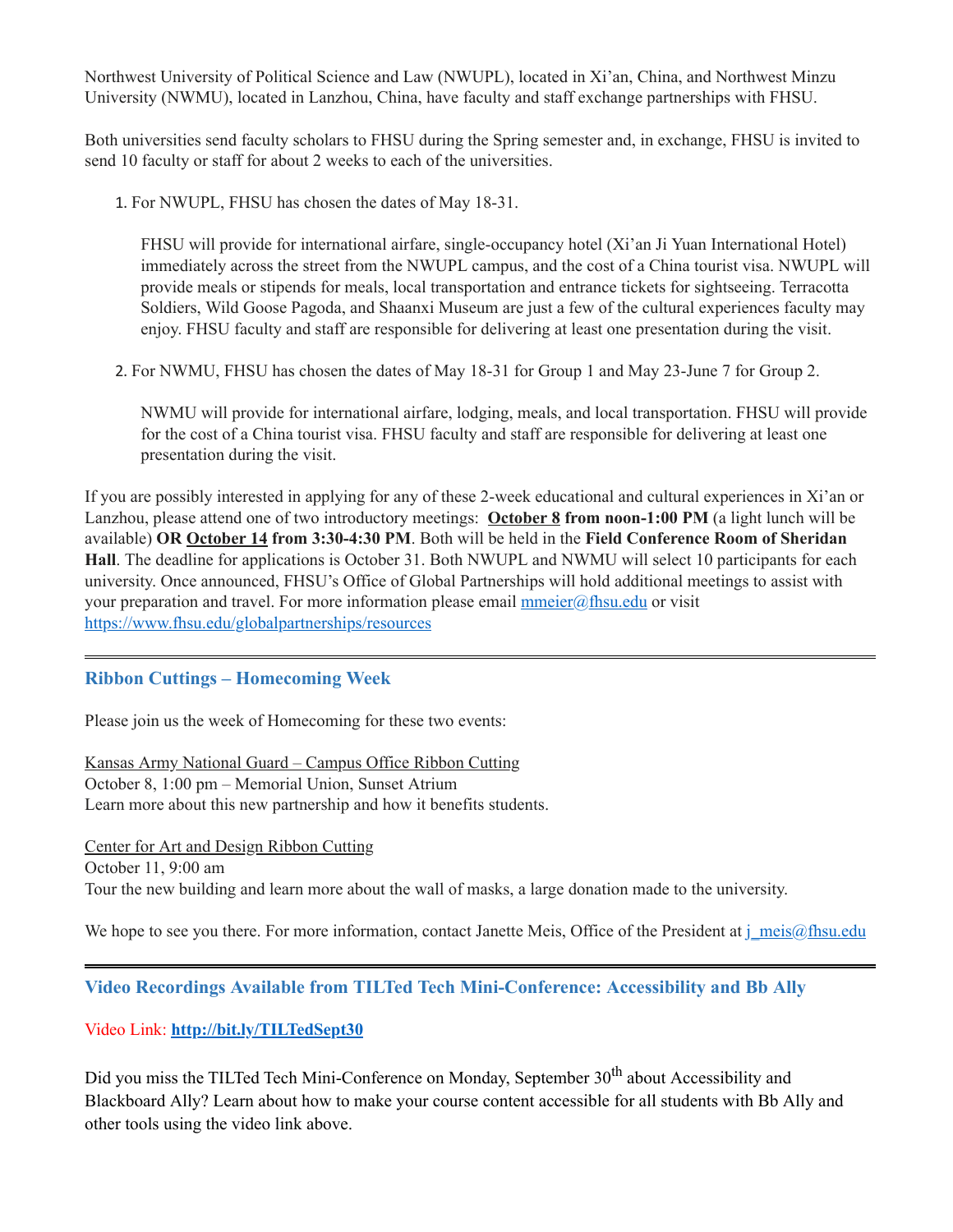Save the date for the next TILTed Tech event about Qualitative Research and Dedoose on Tuesday, October 22nd!

#### <span id="page-6-0"></span>**Undergraduate Research/Scholarly Activities Recruitment Event**

The Undergraduate Research Experience (URE) Steering Group is hosting an event, "pURE Pie," on Wednesday, November  $6^{\text{th}}$  from 5:30 – 7:00 p.m. in the south study area of Forsyth Library to help connect undergraduate students with faculty members who are engaged in research/scholarly activities and who would like to recruit new undergraduate students to their projects. This is an opportunity for you to invite students into current and future projects at all levels – from beginning student-researchers to more experienced students who are interested in expanding their horizons in a new area or even across disciplines! Those who have been awarded URE grants, new faculty, and seasoned faculty are all equally welcome and encouraged to attend. For more information or to sign up as a participant, please contact Maureen Duffy at [mpduffy@fhsu.edu.](mailto:mpduffy@fhsu.edu)

#### **EVENTS**

<span id="page-6-1"></span>**Table for Red Flag Campaign** Thursday, October 3; 11:00am-1:00pm Memorial Union

Women's Leadership Project will have a table in the Union to inform students about their upcoming Red Flag Campaign events held throughout the month of October.

#### <span id="page-6-2"></span>**STEPS to Success Wellness Program: Lunch & Learn** Thursday, October 3; 12:00pm Stroup Hall, Room 166

Did you know the what is the single best thing we can do to improve our health? Get up and get moving. <https://youtu.be/aUaInS6HI> Grab your lunch and join Mr. Drew Gannon as he will be hosting a lunch and learn on October 3, 2019 at noon in Stroup Hall, Room 166. You are invited to come and learn more about physical activity!

#### <span id="page-6-3"></span>**Sustainability Task Force Meeting** Thursday, October 3; 3:00pm Memorial Union , Stouffer Lounge

"Sustainability Task Force – 'Big Tent Meeting'

Thursday October 3<sup>rd</sup>, 3:00 pm, Stouffer Lounge, Memorial Union. We will discuss our successes from last year, and our ongoing agenda for the 2019 – 2020 academic year. Please bring your ideas, suggestions, and items for discussion. Do you have questions, or cannot attend but want to be on our email list? Please email us at: [sustainability@fhsu.edu](mailto:sustainability@fhsu.edu) ."

#### <span id="page-6-4"></span>**Paris to Pittsburgh Film and Forum** Thursday, October 3; 7:00pm Memorial Union, Cody Commons

Us 4 U invites the FHSU community to our Paris to Pittsburgh Film and Forum on Thursday, October 3, at 7pm. We will watch *Paris to Pittsburgh* (see [trailer\)](https://www.youtube.com/watch?v=sFznn8FNRbU) and have a discussion about sustainability, faith and the environment, and more. There will be snacks available! This is part of 40 Days at the Fort, and there will be a chance to swipe your Tiger Card for credit. More information can be found on TigerLink (Corq) or our Facebook event. Contact Zoey at  $us4u.fhsu@gmail.com$  with any questions or concerns.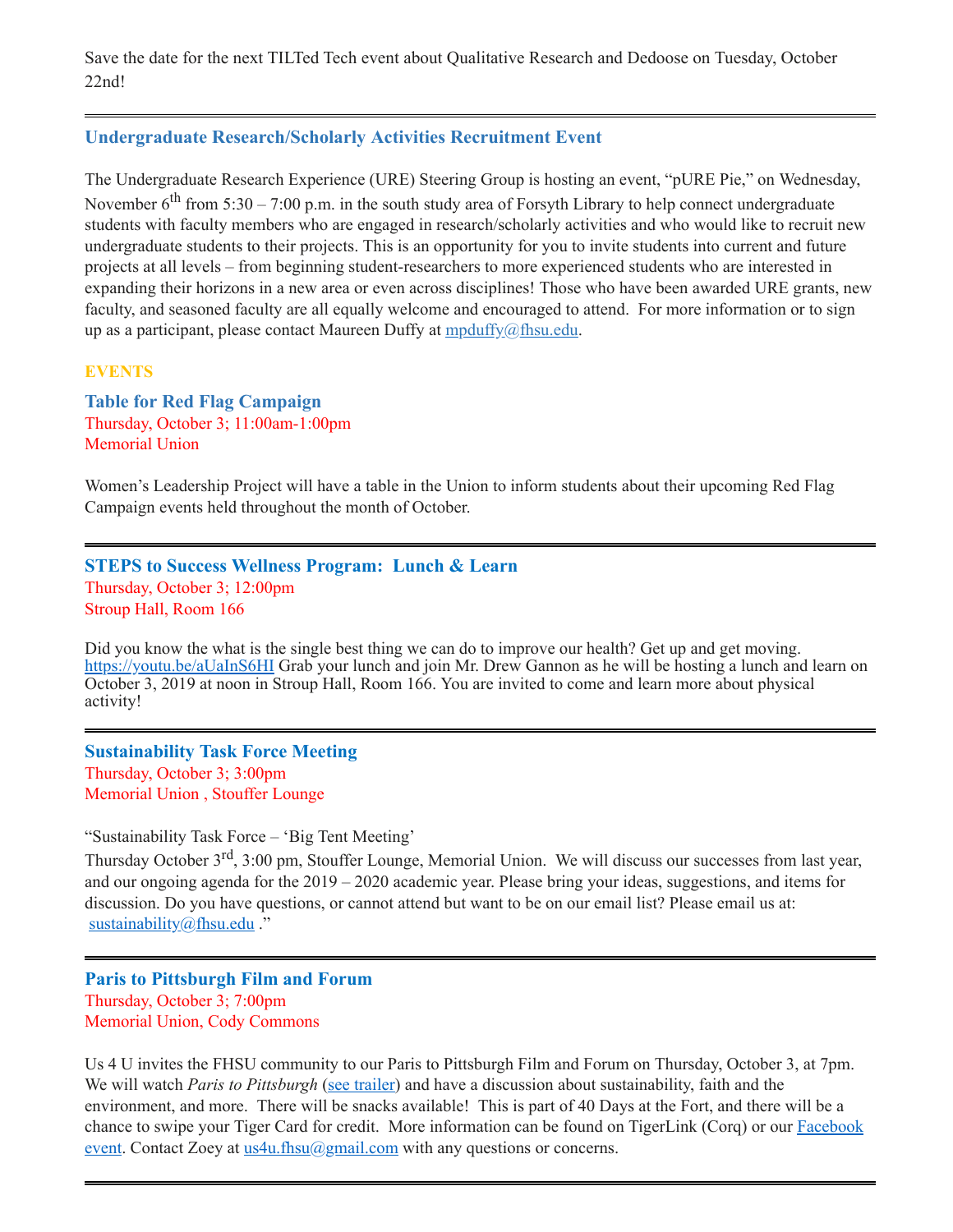#### <span id="page-7-0"></span>**Encore Series Presents – Reza: The Edge of Illusion** Thursday, October 3; 7:30pm Beach/Schmidt Performing Arts Center

More than a magic show, Reza infuses state of the art production, masterful comedic timing, and interactive moments, allowing the audience to experience magic first hand. He has sparked world-wide buzz and loyal fan base with his signature grand-scale illusions such as making motorcycles and helicopters materialize out of thin air! Young and fresh, Reza's "Edge of Illusion," has earned him awards including "Magician of the Year." Reza is intriguing, engaging, and captivating. He isn't just a magician. He is a world-class entertainer.

Tickets are available at the Memorial Union Student Service Center, by calling 785-628-5306 or by visiting [www.fhsu.edu/encore](http://www.fhsu.edu/encore). Tickets for the general public are \$40 reserved and \$30 unreserved; for seniors, tickets are \$35 reserved and \$25 unreserved; and for FHSU students and children ages 5-17, tickets are \$30 reserved and \$20 unreserved.

Questions? Contact Jacob Ternes at [jaternes@fhsu.edu](mailto:jaternes@fhsu.edu)

<span id="page-7-1"></span>**FHSU Homecoming Chamber Chat** Friday, October 4; 9:00am Robbins Center

Please join the Homecoming Committee, and Hays Chamber on October 4<sup>th</sup> at 9:00AM in the Robbins Center to learn about all the exciting activities planned during the week of Homecoming. There will be light refreshments, the chance to meet this year's homecoming royalty, and learn about all the events taking place throughout the week leading up to Saturday's FHSU football game.

<span id="page-7-2"></span>**FHSU Department of Music and Theatre Presents: The Drowsy Chaperone** Thursday, October 3, Friday, October 4, & Saturday, October 5; 7:30pm Curtain Sunday, October 6; 2:30pm Matinee Beach/Schmidt Performing Arts Center

Winner of five Tony Awards, The Drowsy Chaperone is a loving valentine to musical comedy. Narrator and theatre aficionado, 'Man in Chair', invites us to listen to his favorite LP record of a fictitious 1928 musical. The uproariously funny musical magically bursts to life on stage, featuring one show-stopping song and dance number after another. With its twists and turns along with accompanying hilarity, this musical comedy gem makes for an evening of madcap delight and will have you rolling in the aisles until your sides ache.

<span id="page-7-3"></span>**Walk To End Alzheimer's** Saturday, October 5; 9:00-10:00am Big Creek Crossing Mall

Registration 9-10 am Breakfast for Walk participants 9-10 and Walk begins at 10 am There is still time to get a team together for the Walk visit <http://act.alz.org/hays19> Or you can join my team- My page: <http://act.alz.org/goto/marmstrong12>

Raffle prizes: tickets \$5.00 each or five for \$20.00 and winners will be announced at the end of the walk

Quilt raffle: Tickets \$10.00 each and tickets will be sold until November  $26^{\text{th}}$ .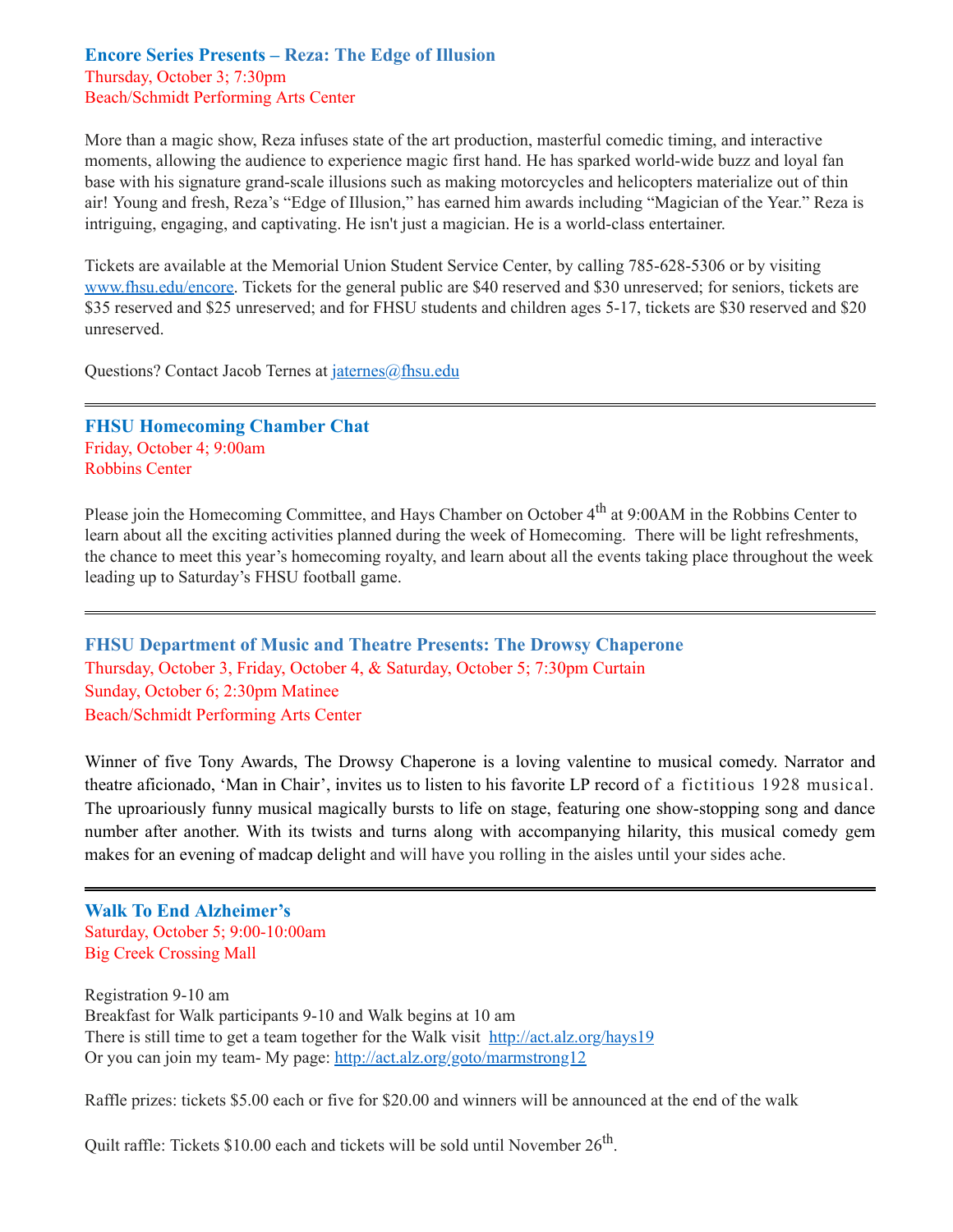For more information please contact Micki Armstrong at  $\frac{maxmst_{\text{long}}(a)}{maxmst_{\text{long}}(a)}$ 

#### <span id="page-8-1"></span>**A Plant Hike: Wild Foods and Medicinal Plants Around the Cheyenne Bottoms Area** Sunday, October 6; 2:00pm Kansas Wetlands Education Center

Join KWEC and Dr. Kelly Kindscher, Kansas Biological Survey scientist and University of Kansas environmental studies professor, on a plant hike field trip around Cheyenne Bottoms on Sunday, October 6 at 2 p.m. to learn about the native plants that are edible or have medicinal qualities.

Participants will gather at KWEC first before traveling by car to a couple nearby field sites. Participants should be prepared to be outside, wear comfortable, close-toed shoes, and be able to walk short distances over uneven terrain. The program is free and no registration is needed.

Kindscher has authored several books on native plants, including Medicinal Wild Plants of the Prairie and Edible Wild Plants of the Prairie.

The event is free and open to the public. For more information contact KWEC at 1-877-243-9268 or visit [http://wetlandscenter.fhsu.edu](http://wetlandscenter.fhsu.edu/) . The Kansas Wetlands Education Center is a branch of the Werth College of Science Technology and Mathematics and is located at Cheyenne Bottoms, near Great Bend, KS. The Center is open Mon-Sat 9am-5pm and Sun 1-5pm. Admission is free.

<span id="page-8-2"></span>**U.S. Air Force "Falconaires" Jazz Ensemble Concert** Monday, October 7; 7:00pm Beach/Schmidt Performing Arts Center

The United States Air Force Academy Band's "Falconaires" jazz ensemble from Colorado Springs will perform a free concert at Fort Hays State University Beach/Schmidt Performing Arts Center in Hays, KS on 7 October 2019 at 7PM. The evening will feature an eclectic mix of traditional and contemporary jazz repertoire that celebrates our national heritage. The concert is free and open to the public. Free tickets will be distributed seven days a week until 10pm at the Memorial Union Student Service Center or online at https://www.eventbrite.com/e/usaf[falconaires-big-band-sponsored-by-fort-hays-state-university-tickets-70982629957.](https://www.eventbrite.com/e/usaf-falconaires-big-band-sponsored-by-fort-hays-state-university-tickets-70982629957)

<span id="page-8-0"></span>**Space Week 2019**  Monday, October 7 – Thursday, October 10 Forsyth Library

#### MAKERSPACE in Forsyth Library

**Monday, Oct. 7** FHSU Astronomy Club Observation at 8:30 pm in Tomanek Hall, Observation Deck, weather permitting. *Come see the Moon, Saturn, Jupiter and M31!* (cancellation date Thursday, October 10, 8:30 pm) **Tuesday, Oct. 8** Make a 3D print of a NASA artifact for FREE in Makerspace **Wednesday, Oct 9** Watch Interstellar Movie with popcorn all day!

All events are FREE and open to the public Sponsored by Science and Mathematics Education Institute [www.fhsu.edu/smei](http://www.fhsu.edu/smei)

<span id="page-8-3"></span>**Times Talk: Stigma of Mental Illness** Wednesday, October 9; 12:30-1:30pm Forsyth Library, South Study Area

American Democracy Project and Forsyth Library presents Brook Mann, Lecturer and Director of the Clinical Psychology Program and Ashley Lockwood. Their presentation, The Stigma of Mental Illness, is based on the New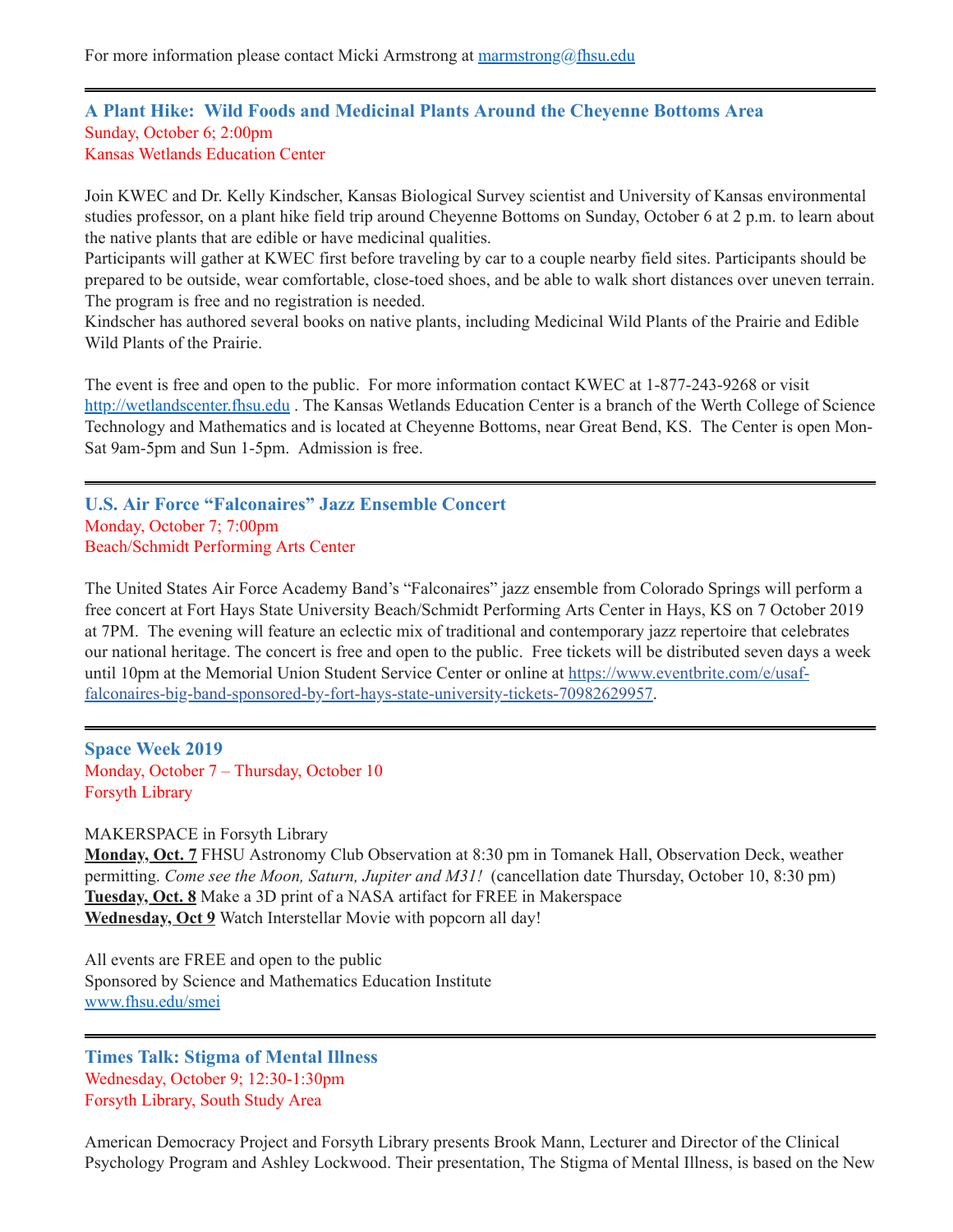York Times opinion article "The Ways We Fail Those with Mental Illness." Free pizza and salad will be provided for the first 20 attendees, compliments of New York Times.

<span id="page-9-0"></span>**World Mental Health Day** Thursday, October 10; 12:00-1:30pm Memorial Union

Stop by the Global Leadership Project's table in the Memorial Union to celebrate World Mental Health Day! This year's focus piece is suicide prevention. Learn about what you can do to help with suicide prevention, take our suicide prevention pledge, and participate in a mental health check in!

<span id="page-9-1"></span>**Allied Health Department, Human Health & Performance Department Alumni Award Winner Reception** Thursday, October 10; 2:30-3:30pm Albertson Hall, Room 169

Please join the Allied Health, Health & Human Performance, & University Police Departments in honoring Mr. Michael Miller, recipient of the 2019 Alumni Achievement Award. Mr. Miller will be sharing briefly about his unique career path, including medical imaging, biology, human health and performance, and a 20 plus year career in the FBI. There will be light refreshments following his presentation in the foyer of Albertson Hall. Please RSVP by phone at 785-628-5678 or email [jrgilmore2@fhsu.edu.](mailto:jrgilmore2@fhsu.edu)

<span id="page-9-2"></span>**Rural & Independent Innovator Conference** Tuesday, October 15; 8:00am-4:30pm Robbins Center

[On Tuesday, October 15th the Kansas SBDC and Fort Hays State University will host the](http://links.govdelivery.com/track?type=click&enid=ZWFzPTEmbXNpZD0mYXVpZD0mbWFpbGluZ2lkPTIwMTkxMDAyLjEwOTUwMjAxJm1lc3NhZ2VpZD1NREItUFJELUJVTC0yMDE5MTAwMi4xMDk1MDIwMSZkYXRhYmFzZWlkPTEwMDEmc2VyaWFsPTE2Nzg3Nzk0JmVtYWlsaWQ9cmtmZWx0ZW5iZXJnZXIyQGZoc3UuZWR1JnVzZXJpZD1ya2ZlbHRlbmJlcmdlcjJAZmhzdS5lZHUmdGFyZ2V0aWQ9JmZsPSZtdmlkPSZleHRyYT0mJiY=&&&100&&&https://www.ksinnovator.com/?utm_medium=email&utm_source=govdelivery) **Rural & Independent Innovator Conference** (RIIC) in Hays, Kansas.

Rural & Independent Innovators Conference (RIIC) is designed for innovators and entrepreneurs throughout rural Kansas. It will provide information, education, connections to resources and experienced entrepreneurs. Topics that the RIIC will cover include:

- Commercializing an innovative concept or prototype
- Access to capital, research grants, and other means
- Protecting intellectual property
- Hearing from entrepreneurs about their journeys, challenges, failures, and successes
- <span id="page-9-3"></span>Meeting multiple resource partners and industry experts who can answer questions in person

**RSVP:** \$15.00 registration includes lunch, refreshments, and networking. Register online by [clicking](https://ksbdc.ecenterdirect.com/events/25104?utm_medium=email&utm_source=govdelivery) HERE!

#### **Table for Bystander Awareness** Tuesday, October 15; 11:00am-1:00pm Memorial Union

<span id="page-9-4"></span>Women's Leadership Project will have a Bystander Awareness table with posters and information to help others know what to do if they are ever in a situation where they could say something to help someone.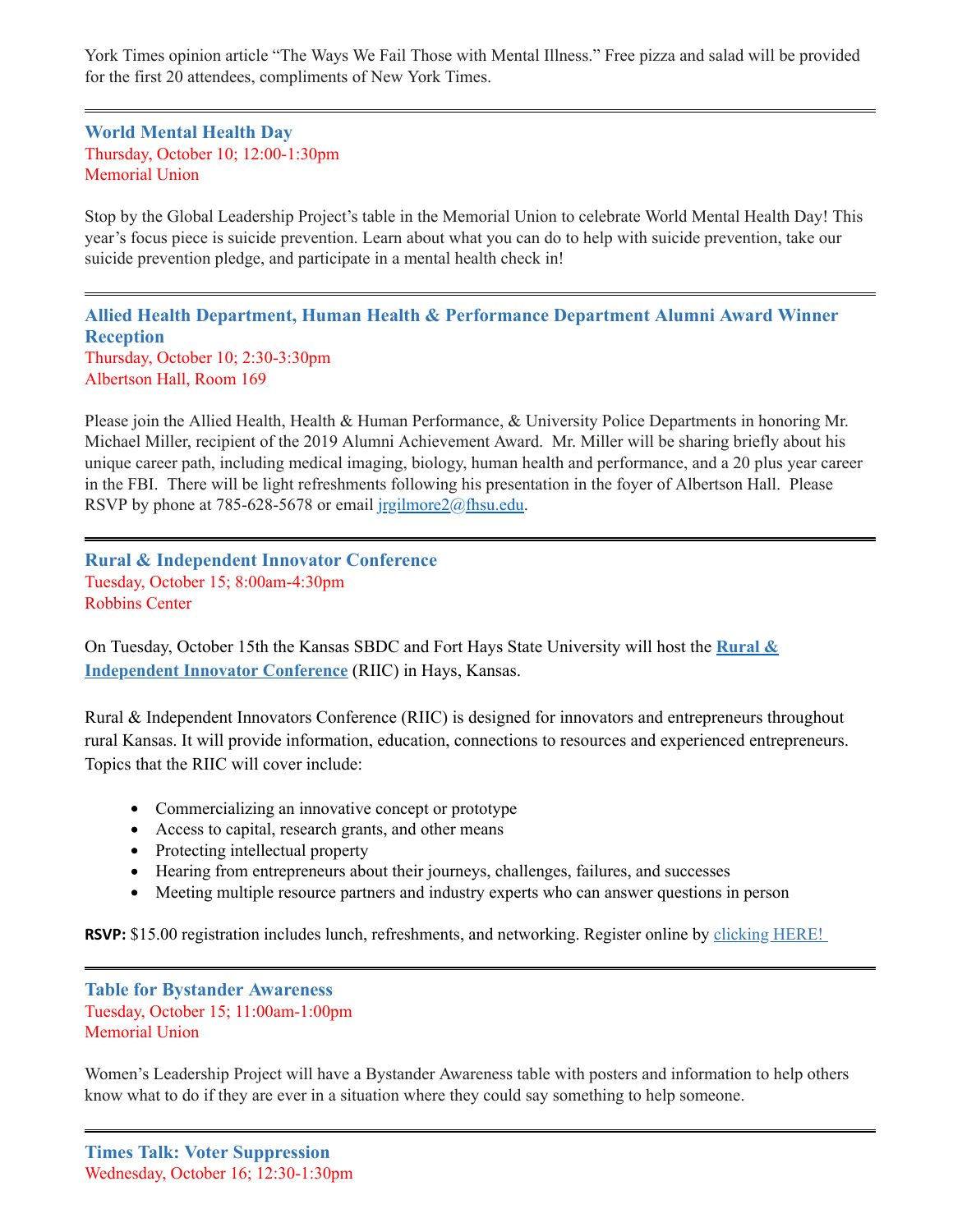#### Forsyth Library, South Study Area

American Democracy Project and the Forsyth Library introduces Professor Gary Brinker, who will be giving a presentation about Voter Suppression, based on the New York Times article "Republican Gerrymander Whiz Had Wider Influence than Was Known." Free pizza and salad will be provided to the first 20 attendees, compliments of New York Times.

<span id="page-10-0"></span>**SWIPE Out Hunger** Saturday, October 19; 10:00am-12:00pm Forsyth Library

Sign Up at <https://forms.gle/EYqJtpHo1ifuuVVC6>

Join the Global Leadership Project for the 8<sup>th</sup> Annual SWIPE Out Hunger event! Participating volunteers will package meals provided by Numana, Inc. and Convoy of Hope. These meals are then shipped to those in need, both internationally and domestically. Last year, volunteers packaged 30,240 meals which helped to feed over 22,700 children in El Salvador! The meals packaged this year will also be shipped to El Salvador! For more information email  $g \cdot p(a)$ fhsu.edu. See you at SWIPE 2019!

<span id="page-10-1"></span>**Free Speech Week** Monday, October 21 & Wednesday, October 23; 11:30am-1:00pm Memorial Union

American Democracy Project will be tabling for free speech, in order to promote the Times Talk and Student Town Hall Meeting. Students also have a chance to win a Free Speech t-shirt by answering a trivia question regarding free speech.

<span id="page-10-2"></span>**Times Talk: Free Speech** Tuesday, October 22; 12:00-1:00pm Forsyth Library, South Study Area

American Democracy Project and Forsyth Library introduce Assistant Professors Jay Steinmetz and Wendy Rohleder-Sook, who will be presenting about free speech, and how important it is to be aware of what free speech is and what it is not. They will also cover a brief history of the First Amendment and discuss what free speech looks like at universities. Free pizza and salad will be provided to the first 20 attendees, compliments of New York Times!

<span id="page-10-4"></span>**Red Flag Awareness Walk** Thursday, October 24; 4:00-5:00pm The Quad

Participate in the Women's Leadership Project's Red Flag Awareness Walk to learn more information about red flags in relationships, what to do if you're ever in that situation, and possible ways you can be an advocate for somebody in a harmful relationship.

<span id="page-10-3"></span>**United Nations Day** Thursday, October 24; 12:00-1:30pm Memorial Union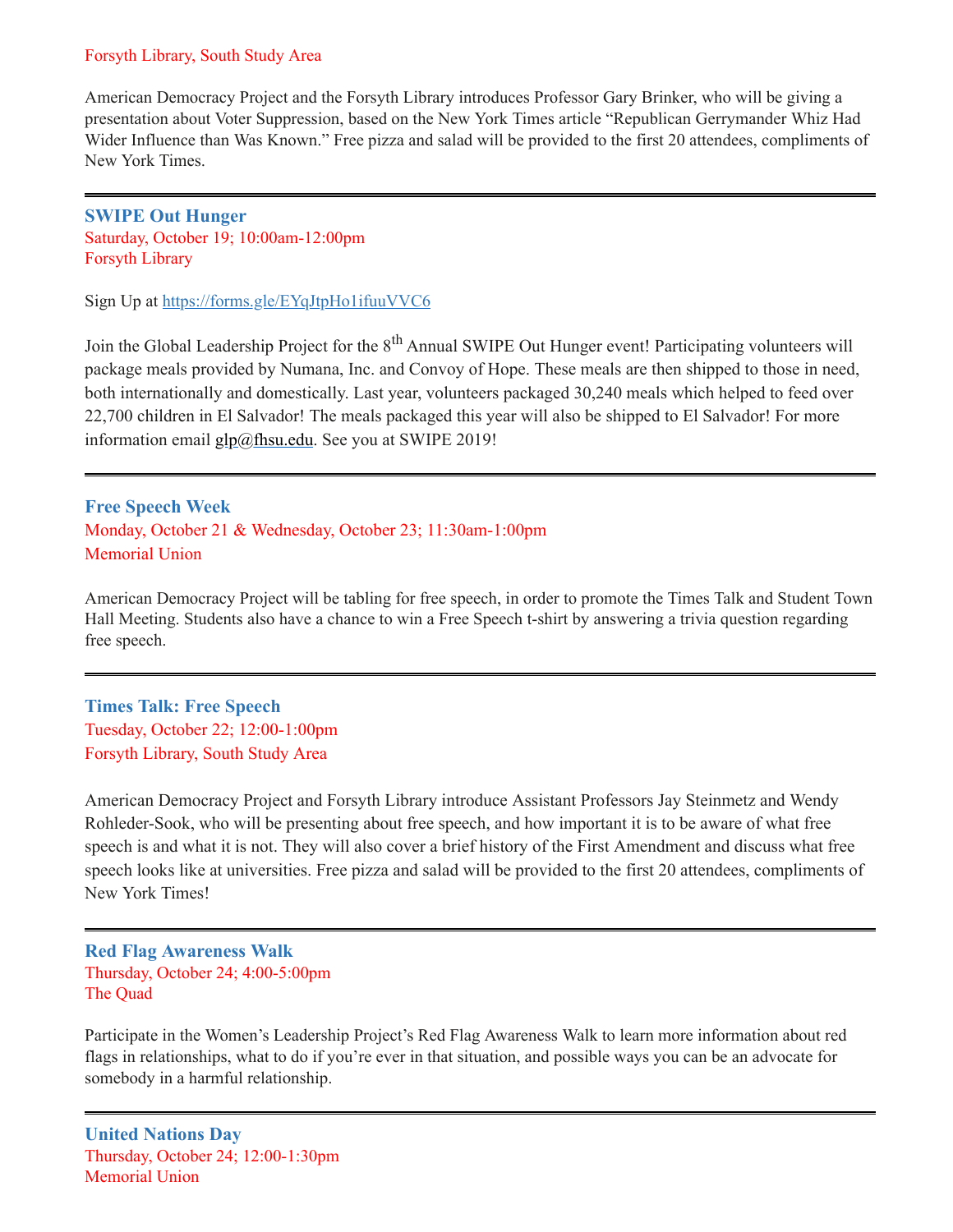Global Leadership Project will be celebrating United Nations Day on October 24<sup>th</sup>! Stop by their table in the Memorial Union to learn about UN Day and play the global flag game for a chance to win a prize!

<span id="page-11-4"></span>**Student Town Hall Meeting** Thursday, October 24; 5:00-6:00pm Memorial Union, Cody Commons

American Democracy Project has partnered with Student Government Association for Free Speech Week. The Student Town Hall Meeting will be comprised of student leaders that will engage and facilitate conversations with FHSU students who have concerns regarding any issues they feel need to be addressed. There will be a drawing for an ADP Free Speech T-shirt. ADP will also provide free Pizza and SGA will provide beverages to the first 25 attendees.

<span id="page-11-2"></span>**Women Entrepreneurship Week: Panel Discussion** Tuesday, October 22; 12:00-1:15pm Memorial Union, Black & Gold Room

Please join us to hear from five successful local women entrepreneurs as they share their experiences starting and growing businesses. Included is a question & answer session along with a reception. Attendance and refreshments are free and open to the entire campus community. This event is organized by the FHSU Center for Entrepreneurship. For more information, please visit: <https://www.fhsu.edu/cob/entrepreneurship>

<span id="page-11-3"></span>**WKHRMA October Seminar – 10 Complimentary Spots Available!** Wednesday, October 23 Registration: 8:30am / Seminar: 9:00am-3:00pm / Networking Reception to follow Robbins Center, Eagle Communications Hall

The Western Kansas Human Resource Management Association (WKHRMA) welcomes the Tiger Family to our annual October Seminar. Come hear from attorneys Melody Rayl & Lauren Sobaski of Fisher & Phillips LLP on some of the most pressing matters facing the workplace today. We will discuss issues about changing marijuana laws, inclusion, audits, retaliation claims, and more.

Provost Jill Arensdorf has generously agreed to fund **TEN** registrants from FHSU's Division of Academic Affairs.

Want one of the ten spots for faculty & staff? These complimentary registrations are first come, first served! Email Hannah Hilker, [hehilker@fhsu.edu](mailto:hehilker@fhsu.edu) today to reserve your spot at the seminar.

<span id="page-11-1"></span>**Political Science Alumni Award Winner Reception** Thursday, October 10; 4:00-5:00pm Memorial Union, Pioneer Room

<span id="page-11-0"></span>Political Science is hosting a reception for its Alumni Award winners, Kevin Faulkner, Joshua Snider, and Curt Brungardt, on October 10<sup>th</sup> in the Memorial Union Pioneer Room from 4-5pm. There will be light refreshments at this come-and-go event. Please RSVP by phone at 785-628-4425 or by email to [kkallacher@fhsu.edu.](mailto:kkallacher@fhsu.edu)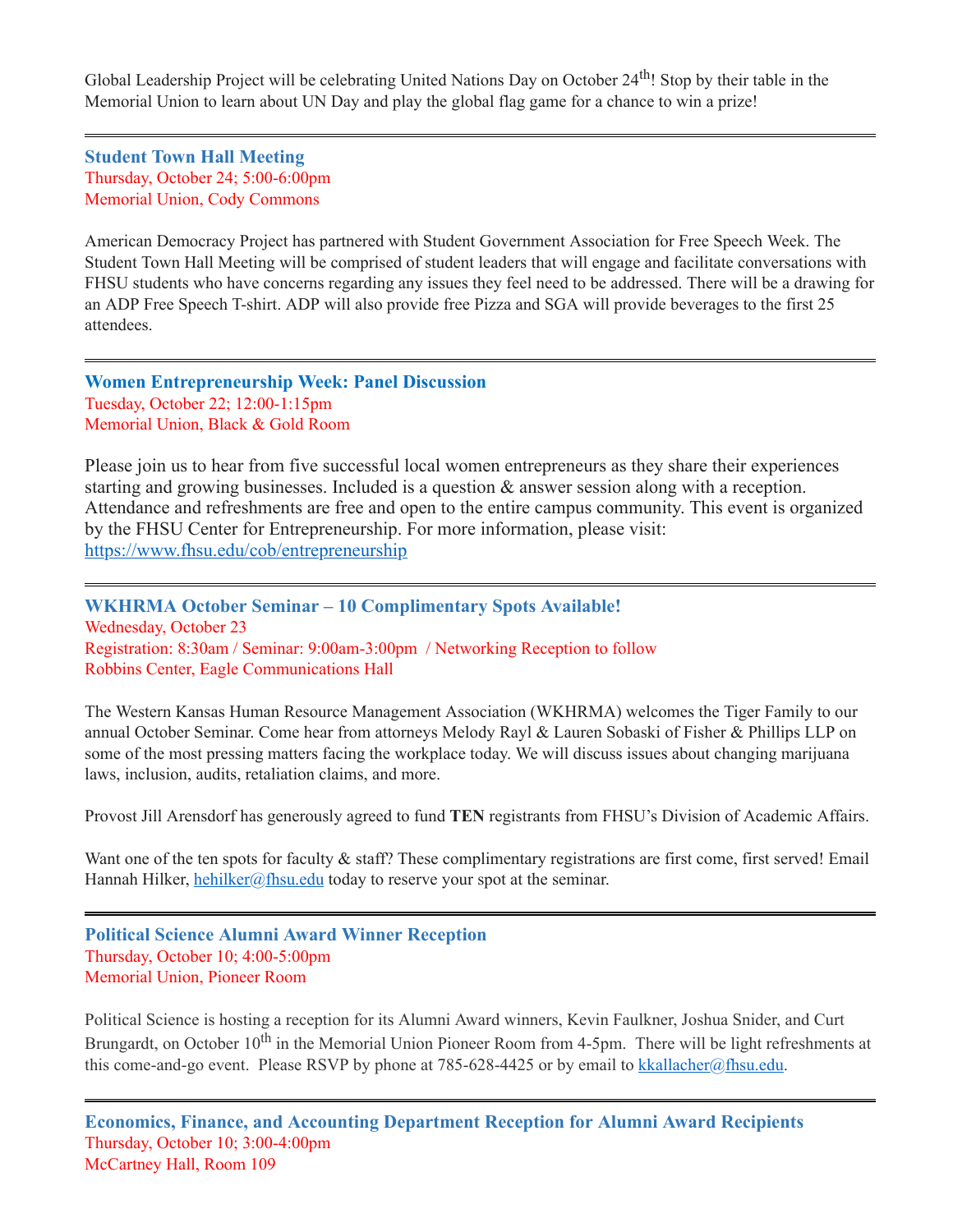The Department of Economics, Finance, and Accounting is hosting a come-and-go reception for its Alumni Award recipients, Kevin Faulkner and Cole Engel, on October 10 from 3:00-4:00 PM in MC 109. Kevin is receiving the Alumni Achievement Award and Cole is receiving the Young Alumni Award at Homecoming.

#### <span id="page-12-0"></span>**Leadership Studies Alumni Distinguished Service Award Reception** Thursday, October 10; 3:00-4:00pm Memorial Union, Stouffer Lounge

Please join the Leadership Studies Department in honoring Drs. Curt and Christie Brungardt, recipients of the 2019 Alumni Distinguished Service Award. Light refreshments will be served at this come-and-go event on Thursday, October 10, in the Memorial Union Stouffer Lounge from 3-4 pm.

## <span id="page-12-1"></span>**Forsyth Library During Homecoming 2019** Friday, October 11 – Saturday, October 12

Forsyth Library invites you to attend the following events during Homecoming 2019:

## **Friday, October 11 th**

*Plymouth Schoolhouse Exhibit 10:00 AM – 12:00 PM Forsyth Library, South Study Area*

Attend the 40<sup>th</sup> Anniversary Celebration and Open House of the Plymouth Schoolhouse sponsored by the College of Education and then visit Forsyth Library following the program to view a 3D interactive exhibit of the schoolhouse.

*Revisit the Past, Unleash the Future: A Library Showcase 1:30-3:30 PM, Program at 2:00 PM Forsyth Library, Main Level* Revisit the past through a lecture and exhibit from the Tim Johnson Postcard Collection and learn about the future during an announcement of a major gift toward the upcoming library renovation.

## **Saturday, October 12 th**

*Featuring the Smart Classroom Interactive Exhibit 8:00-11:00 AM Memorial Union* Experience the smart classroom, a new, interactive learning technology developed by Forsyth Library and the Institute for New Media Studies. This grant-funded research features a prototype of a portable smart classroom

kit that provides enhanced teaching and learning opportunities.

All are welcome to attend and we hope to see you there!

Like Forsyth Library on social media @fhsulibrary to learn more about upcoming events.

## <span id="page-12-2"></span>**College of Education Homecoming Reunion**

Friday, October 11 – Saturday, October 12

Join us for the First Ever College of Education -- Homecoming Reunion! October 11<sup>th</sup> and October 12<sup>th</sup> Please register by October 3rd at [www.goforthaysstate.com/homecoming](http://www.goforthaysstate.com/homecoming) or, you may also call 888-351-3591.

First 100 to register will receive a free T-Shirt!! Some of the events include: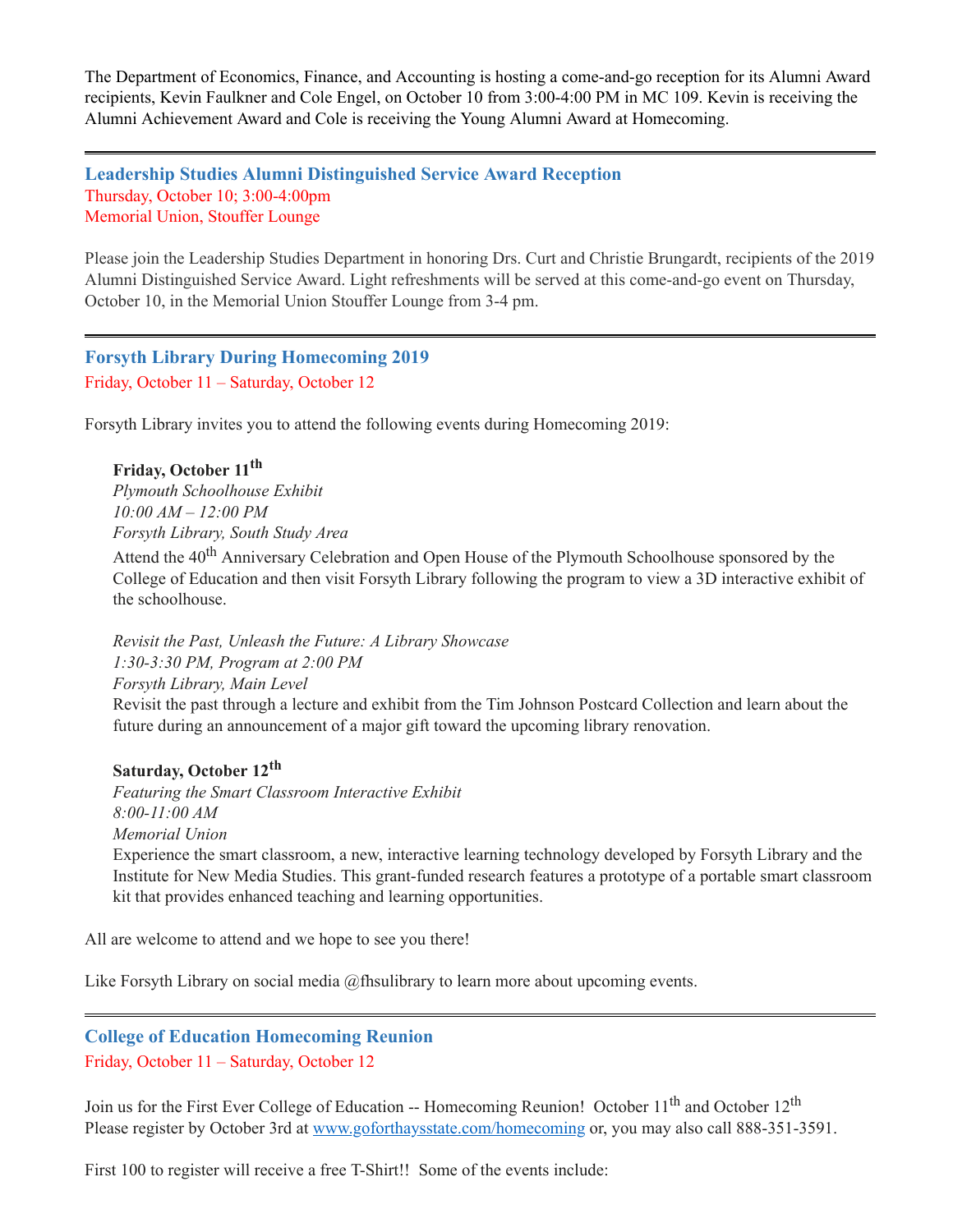Friday, Oct. 11<sup>th</sup>:

- 10:00 AM 40<sup>th</sup> Anniversary Celebration and Open House of the Plymouth Schoolhouse Saturday, Oct. 12<sup>th</sup>
	- 8:30 AM College of Education Breakfast with the Dean, Memorial Union
	- 11:00 AM Homecoming Parade (Our Tiger Tots will be marching in the parade)
	- 4:30 6:30 PM: FHSU Alumni & Friends Tiger Tailgate, Lewis Field Stadium

We look forward to seeing everyone there!

<span id="page-13-1"></span>**Run/Walk to Help Children Talk** Saturday, October 19; 8:15am FHSU Quad, Outside Memorial Union

Join us October 19<sup>th</sup> for the 7th annual Run/Walk to Help Children Talk charity event. This event will be held at the FHSU Quad (Outside Memorial Union). Registration begins at 8:15 with the races beginning at 9:00 a.m. The proceeds from the 5K run/walk and 1-mile fun walk will provide client scholarships to children in need of speech/language services and support the purchase of clinic materials for the Herndon Clinic. The Run/Walk event is sponsored by the Salina Valley Scottish Rite Masons and the FHSU National Student Speech-Language-Hearing Association. Prices for early-bird registration are \$15.00 for FHSU students, \$20.00 for adults, and \$10.00 for children.

For event information and registration, please visit our website: [www.fhsu.edu/runwalk](http://www.fhsu.edu/runwalk)

<span id="page-13-0"></span>**MDC Workshop – Maintaining a Healthy & Safe Workplace** Thursday, October 17; 8:30am-12:00pm Memorial Union, Stouffer Lounge

There is much more to workplace violence than the mass shootings covered in the news. Most cases of domestic violence don't appear in the news, and this workshop debunks the notion that it couldn't happen in your workplace. The MDC is partnering with Jana's Campaign, Inc. to educate the community on the several forms workplace violence can take and important steps for preventing it. Registration for this workshop is \$119.

*Please register by October 10.*

As FHSU faculty and staff, your registration fee is complimentary, thanks to your FHSU Vice President. *Limited funding is available annually per division***.**

If you are an Academic Affairs member & are interested in attending this workshop, contact Hannah Hilker at 785 628-4121 or [hehilker@fhsu.edu](mailto:hehilker@fhsu.edu)

Registration can be completed online at <https://webapps.fhsu.edu/MDC2.0/Default.aspx> or by calling Hannah Hilker at (785) 628-4121.

<span id="page-13-2"></span>**MDC Workshop – Mobile Photography** Friday, October 25, 8:30am-12:00pm FHSU Memorial Union, Stouffer Lounge

Pictures are worth a thousand words, but are they the right words? Learn how to convey impactful messages by utilizing powerful imagery in the MDC's upcoming workshop *Mobile Photography*. You will learn how to captivate and engage your target audience by taking great photos with your phone. Participants will also learn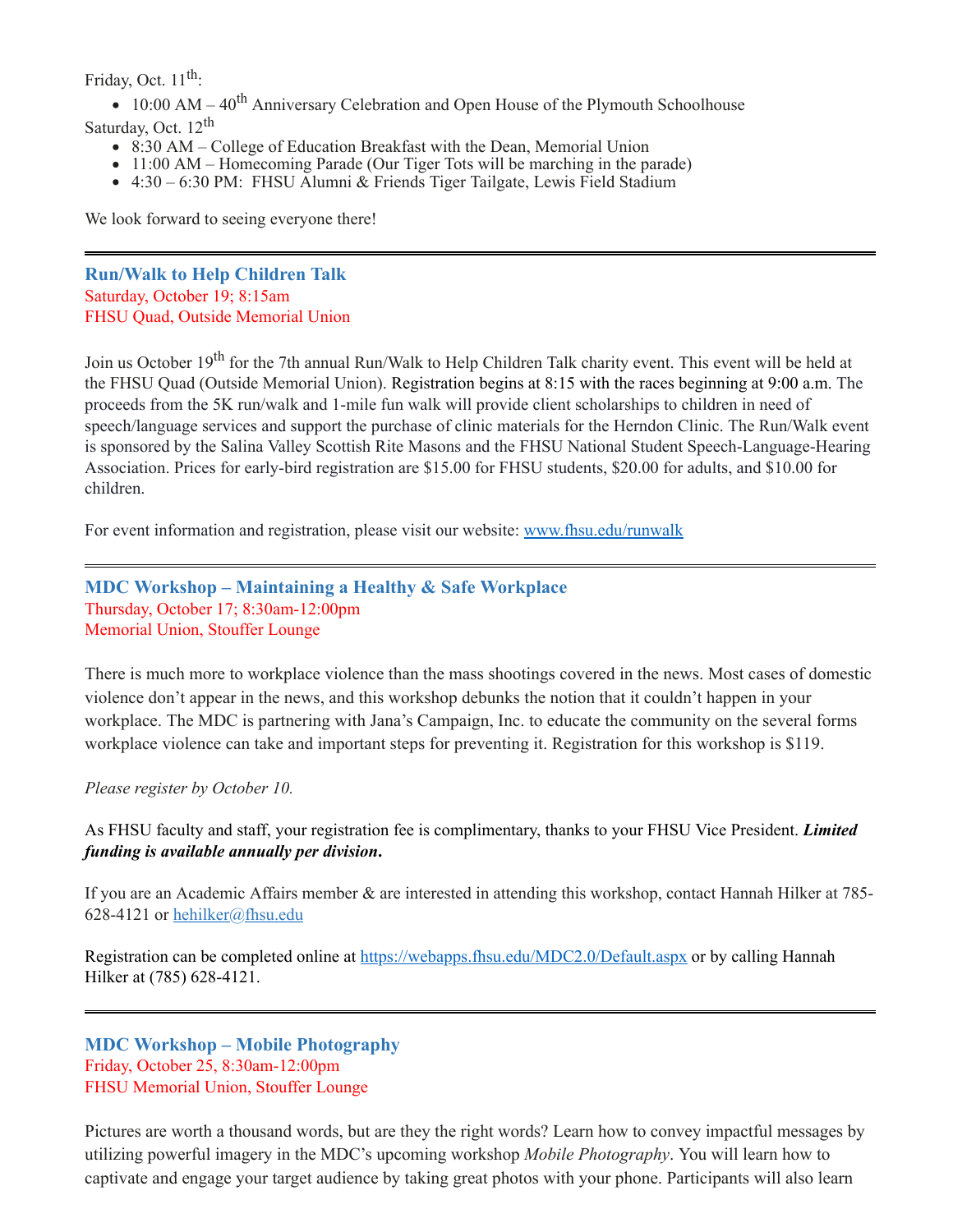how to optimize their phone's camera settings, manage and edit photos through mobile apps, and use the environment to create web-ready photos. Stick around after this workshop to learn how to use these photos to engage your audience in *Instagram Marketing* in the afternoon! Registration for this workshop is \$119. *Please register by October 18.*

#### *\*Register for both Mobile Photography and Instagram Marketing for only \$200!*

As FHSU faculty and staff, your registration fee is complimentary, thanks to your FHSU Vice President. *Limited funding is available annually per division***.**

If you are an Academic Affairs member & are interested in attending this workshop, contact Hannah Hilker at 785 628-4121 or [hehilker@fhsu.edu](mailto:hehilker@fhsu.edu)

Registration can be completed online at <https://webapps.fhsu.edu/MDC2.0/Default.aspx> or by calling Hannah Hilker at (785) 628-4121.

<span id="page-14-0"></span>**MDC Workshop – Instagram Marketing** Friday, October 25; 1:00-4:30pm FHSU Memorial Union, Stouffer Lounge

Instagram has evolved from selfies, pets, and pictures of food to a highly-targeted, visual marketing. Learn how to harness this powerful visual marketing platform to build a loyal audience that grows with your business in the MDC's upcoming workshop *Instagram Marketing*. This workshop covers all the latest features of the platform as well as strategies to grow a following, develop engaging content, advertise and sell on the platform and much more! Registration for this workshop is \$119. *Please register by October 18.*

*\*Register for both Instagram Marketing and Mobile Photography for only \$200!*

As FHSU faculty and staff, your registration fee is complimentary, thanks to your FHSU Vice President. *Limited funding is available annually per division***.**

If you are an Academic Affairs member & are interested in attending this workshop, contact Hannah Hilker at 785 628-4121 or [hehilker@fhsu.edu](mailto:hehilker@fhsu.edu)

Registration can be completed online at <https://webapps.fhsu.edu/MDC2.0/Default.aspx> or by calling Hannah Hilker at (785) 628-4121.

## **STUDENT ABSENCES**

## <span id="page-14-1"></span>**NACA Central Region Conference**

The following students will be taking part in the National Association of Campus Activities Central Region Conference from Thursday, October 3 through Sunday, October 6. They will be leaving campus approximately 6:00 PM on Wednesday and returning approximately 6:00 PM on Sunday. The students are expected to visit with their instructors prior to leaving and make arrangements for the classes missed on Thursday and Friday. I hope you will allow the students to make up any missed course work. If you have any questions about this absence, please contact Jacob Ternes at [jaternes@fhsu.edu](mailto:jaternes@fhsu.edu).

Malaree Hood Jesse Schoenfeld Isabella Cabrera Citlalli Cobian